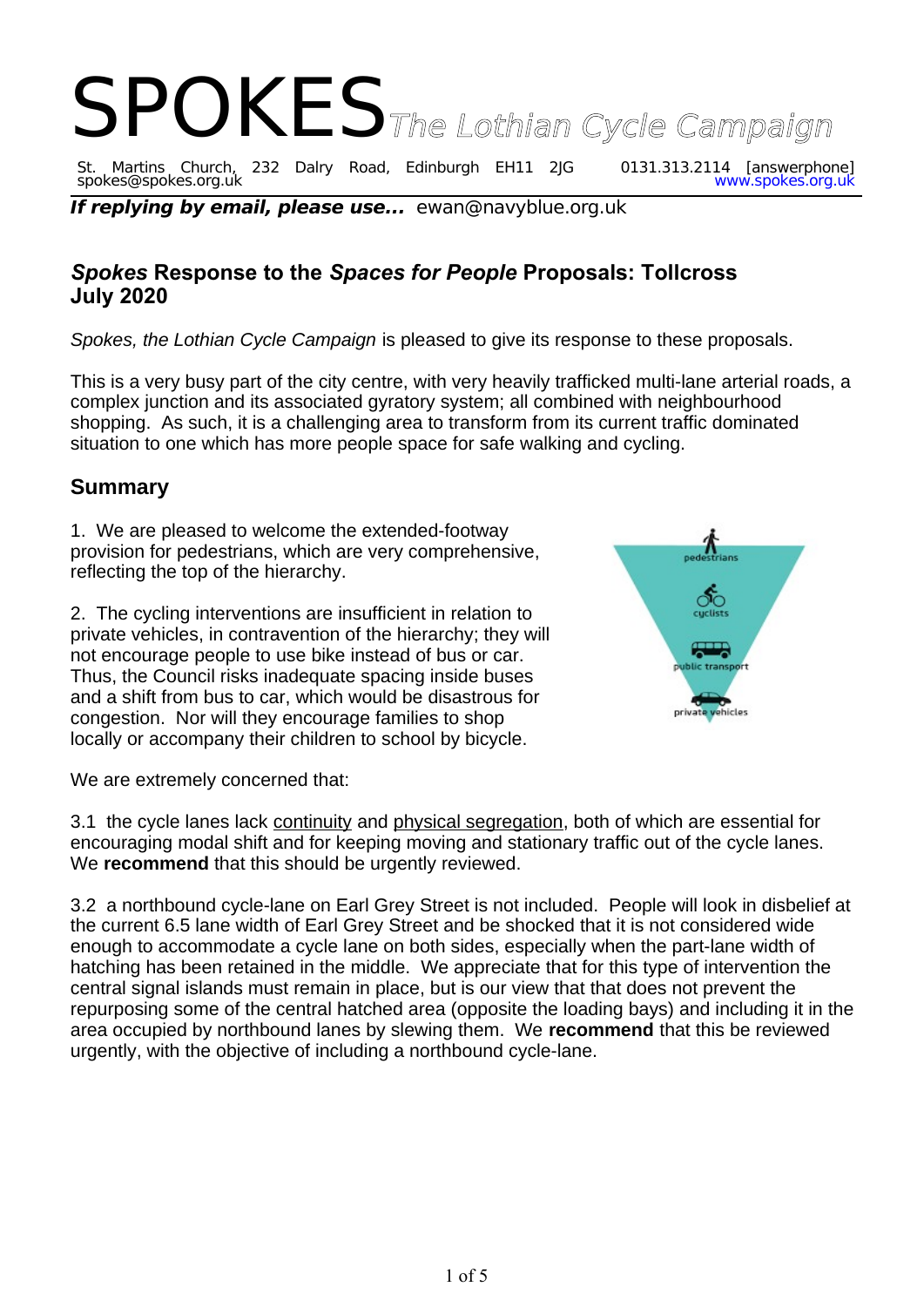3.3 here is nothing in these proposals to make cycling through the complex 5-way Tollcross junction (and its associated gyratory system) a less daunting prospect . The challenges are a combination of traffic volumes and the sheer size and complexity of the exposure. As such, it will continue to present a significant deterrent to encouraging new people to transfer to cycling. We **recommend** that this be the subject of a comprehensive review in the next phase.

3.4 nothing in these proposals appears to make walking and cycling access to *Tollcross Primary School*, located adjacent to the busy West Tollcross gyratory system, any safer; or to encourage active travel to school. We **recommend** that all of these proposals are reviewed with specific reference to how walking and cycling access can be improved, by making it safer and more attractive; including a review the whole gyratory system.

# **Detailed Points and Other Recommendations**

## *Earl Grey Street - Northbound*

4. If this street's design is not changed in accordance with our **recommendation** in point 3.2 above, cyclists will be sharing a single traffic lane with all traffic, thus suffering the fear of traffic behind which is keen to overtake but unable to do so safely. In addition to deterring existing and potential cycle use, and combined with much wider footways, this is likely to increase the prevalence of footway cycling.

## *Earl Grey Street – Southbound*

5. The new southbound cycle lane has the potential to work well, except that it stops short of Tollcross, having to yield to a Brougham Street/Lauriston Place left-turn traffic lane, giving potential left-turning traffic conflict and danger.

6. Cyclists will have to make an advance choice as far back as Lothian Road at the Fountainbridge junction depending on their desired route to exit the Tollcross junction. Choosing either, the new cycle lane for Lauriston Place or Brougham Street or the centre bus lane for Home Street. (Accessing the bus lane, can be quite difficult as one needs to be in the centre of the ASL box on exiting Lothian Road, or, if not stopped at the signals, to cross a lane of traffic to get over to it) .

7. Our **recommendation** to address all this is to extend the new Earl Grey Street cycle lane, as a segregated lane, all the way to the full-width ASL at the Tollcross Junction and, importantly, give cyclists an advanced signal phase during which they can take any of the 3 route options. Less confident cyclists need no longer use the bus lane and this solves a number of existing and potential problems.

## *King's Theatre Junction*

8. We **recommend** that full-width ASLs with long lead-ins are provided on all legs of this busy and space constrained junction. Currently, there and none southbound in Home street and only in the inside lane northbound at Leven Street. Without an ASL, the right turn from Home Street to Gilmore Place is very difficult. We also **recommend** cycle advance-start signalling being provided at all three junctions. See also points 19 & 20.

9. Please note that assisting the right-turn into Gilmore Place will also be important as there is an opportunity for Gilmore Place/ Polwarth Terrace/ Colinton Road to be developed as a segregated cycle-lane alternative to a busy stretch of the Union Canal towpath.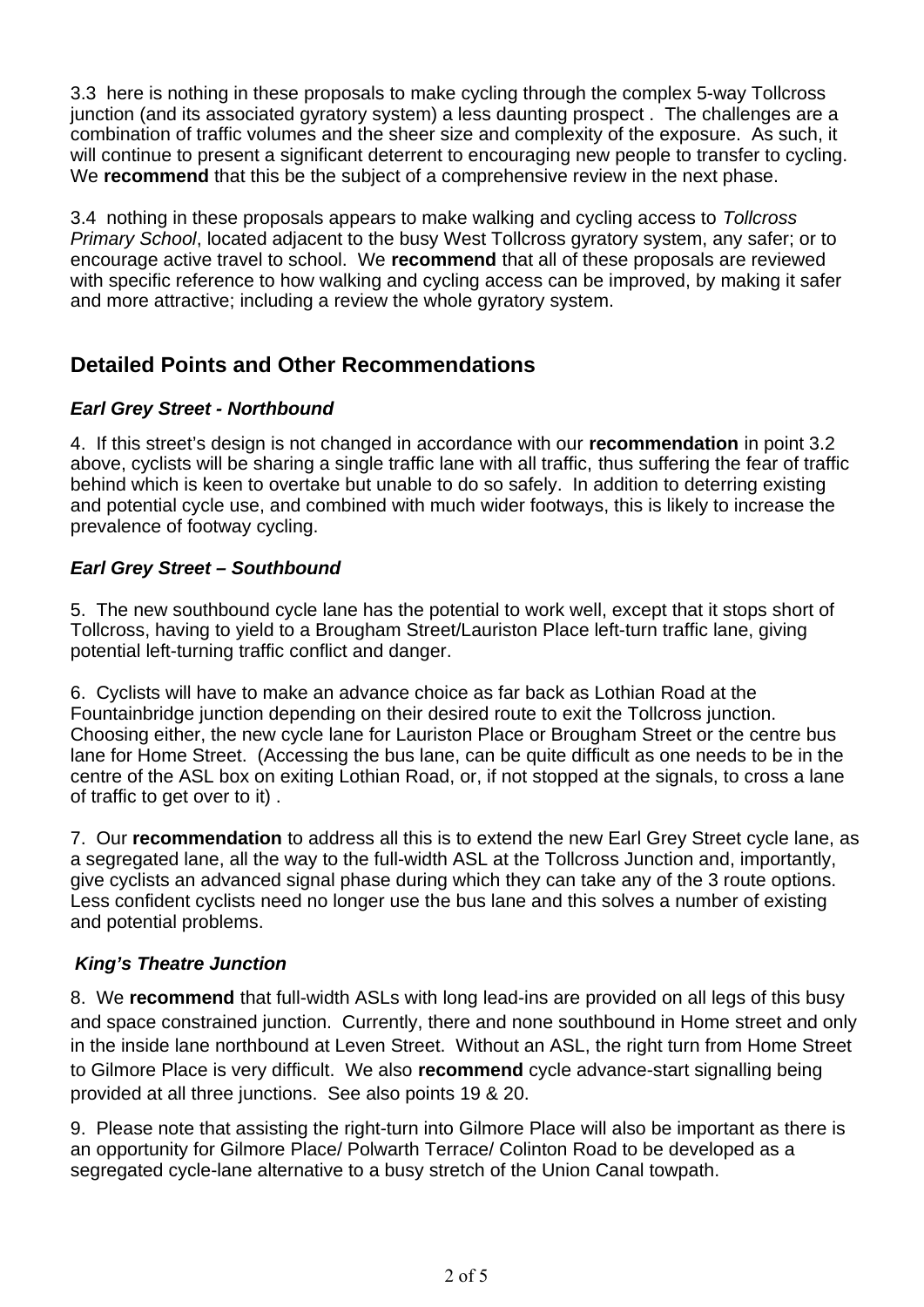#### *Tollcross Junction*

*This is a very busy junction desperately needing to be made safe. No novice cyclist would be safe in it. You need to be confident, assertive and fairly fast to get through it. Comment from Spokes member*

10. Eventually, we would like to see the Council move towards replacing junctions such as this with much more pedestrian and cycle friendly junction designs, such as the *Cyclops* design being introduced in Manchester.

11. In this phase we **recommend** that all of the signals be altered to give cyclists an advance start ahead of the general traffic. Some of the transit distances are very long.



#### *Home Street - Northbound*

12. We **recommend** moving the remaining west-side loading bays to Lochrin Place, which could become a **local delivery hub**; and continuing the cycle-lane further north, perhaps past floating a bus stop.

13. We r**ecommend** that the inside lane approaching the West Tollcross junction (proposed for coning off because of the footway build out at the junction), instead be repurposed to become a lead-in lane to the ASL, which will make it easier and safer to approach the junction out of the main traffic lane. See also points 19 & 20.

#### *Home Street – Southbound*

14. Whether arriving from Earl Grey Street or from Lauriston Place, negotiating the first stretch of Home Street is usually desperate jockeying for position with buses entering bus stops, cars entering and leaving loading bays and space for two further lanes for traffic. Will a single bus stop not just mean buses queueing to enter, so perhaps no advantage?

#### *Thornybauk*

15. We r**ecommend** that consideration be given to restricting the Thornybauk / Home Street junction to fire lane use only, to simplify that area for walking and cycling.

#### *Leven Street*

16. We **recommend** that traffic management and use of cones etc relating to the construction work at the Scotmid should be done so as to still permit northbound cyclists to easily turn right into Valleyfield, because this route to the Meadows and Lauriston Place by-passes the main Tollcross junction (where the approach from Home Street to the Tollcross junction, if turning right, takes courage when it's busy).

17. We **recommend** that the existing southbound advisory cycle-lane be upgraded to a segregated lane.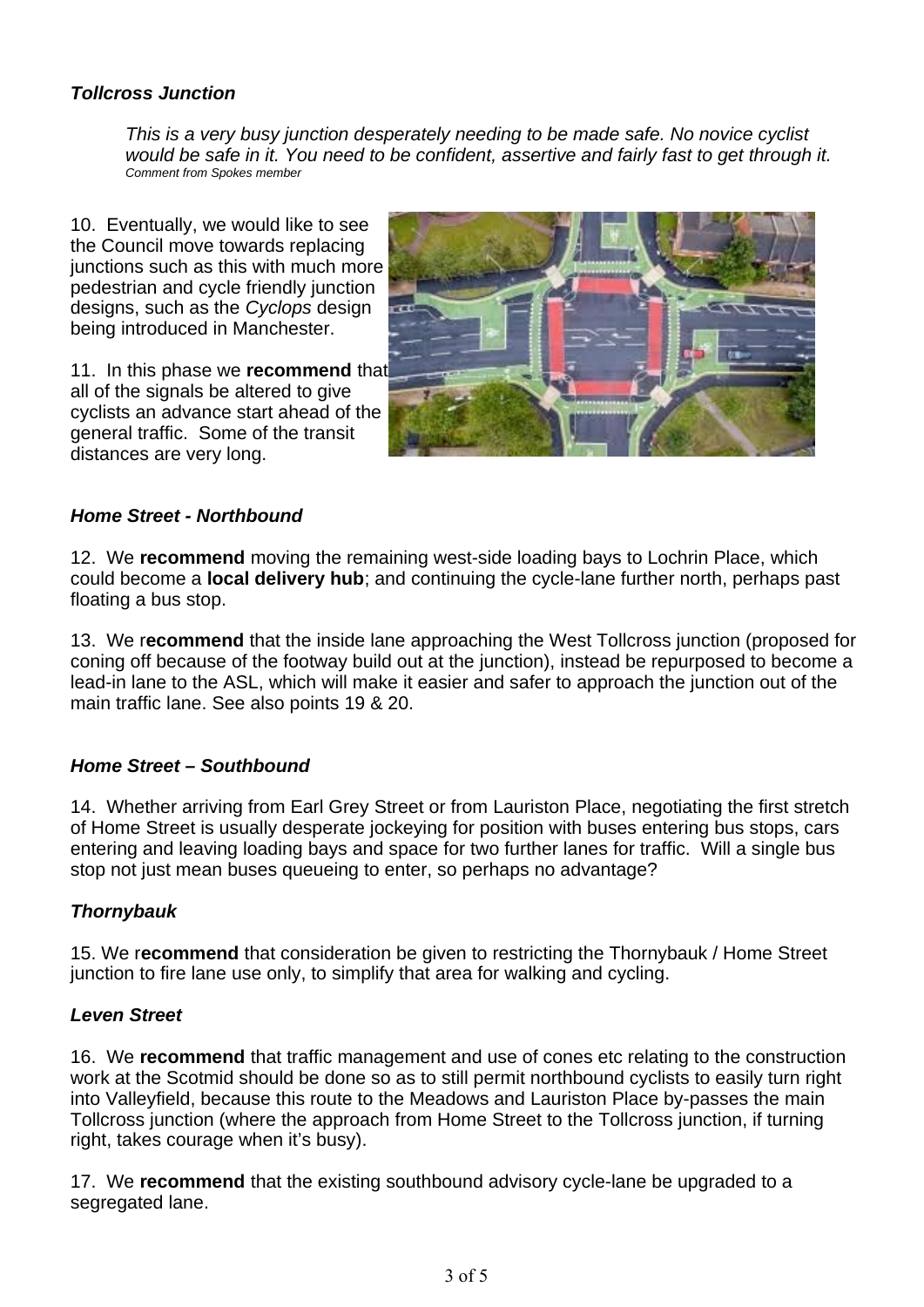## *Lauriston Place*

18. We **recommend** that dropped kerbs be provided to facilitate cycling connections to Grassmarket via High Riggs at the 2 white plastic bollards west of the taxi rank.

### *Provide ASL lead-ins at all junctions and review ASL lengths*

19. The main roads covered by these proposals are arterial bus routes and so even the reduction in general traffic will still mean that it is typical for there to be several buses queued on junction approaches, often in two lanes. It is vital that ASL lead-ins are provided so that cyclists can safely access the ASL where they can be visible ahead of the queueing buses rather than hidden amongst them.

20. Indeed, the need for social distancing makes clear access to the ASL even more important. Without a lead-in lane, cyclists are forced to filter through the queuing traffic (intimidating in the first place) and cannot see if the ASL is clear. They may filter through only to find that the ASL is full and they're forced to compromise on social distancing. An ASL lead-in allows for cyclists to queue one behind each other, naturally 2m apart. Additionally, ASLs should be lengthened to increase capacity while social distancing.

## *Bike Parking*

21. We **recommend** that every opportunity should be taken to introduce additional cycle parking facilities. Our members have particulary highlighted:

- Lochrin Place as a location which would encourage family trips to "shop-local" because of its accessibility from the canal
- Tarvit Street, because of its accessibility from the east and the Meadows cyclepath network
- at High Riggs
- at *Realfoods* on Brougham Street where there are many bikes on railings and on lampposts.

#### *Guardrail*

22. While we agree with Council's policy to remove guardrail, it's important to be aware that some guardrail is used as cycle parking where facilities don't exist or are at capacity. We **recommend** that alternative cycle parking is provided for locations where guardrail is removed. This not only supports access for cyclists, but also improves conditions for pedestrians, by avoiding bikes being left in awkward positions on the footway. The railings outside the King's Theatre are heavily used for bike parking.

#### *Temporary Signage*

23. We **recommend** that all advance warning signs, such as where bus lanes are split be carefully located such as not to impede safe passage by bicycle.

#### *Cyclelane Surface Treatment (including at Crossing Junction Mouths)*

24. Please note that, for reasons of safety, it is vital that temporary cycle lanes crossing junction mouths are as prominent as possible. They absolutely must be red-screeded (as is already planned in some but not all schemes) and where possible they should also be widened. The example at the West Woods junction on Crewe Road South, with just white dots delineating